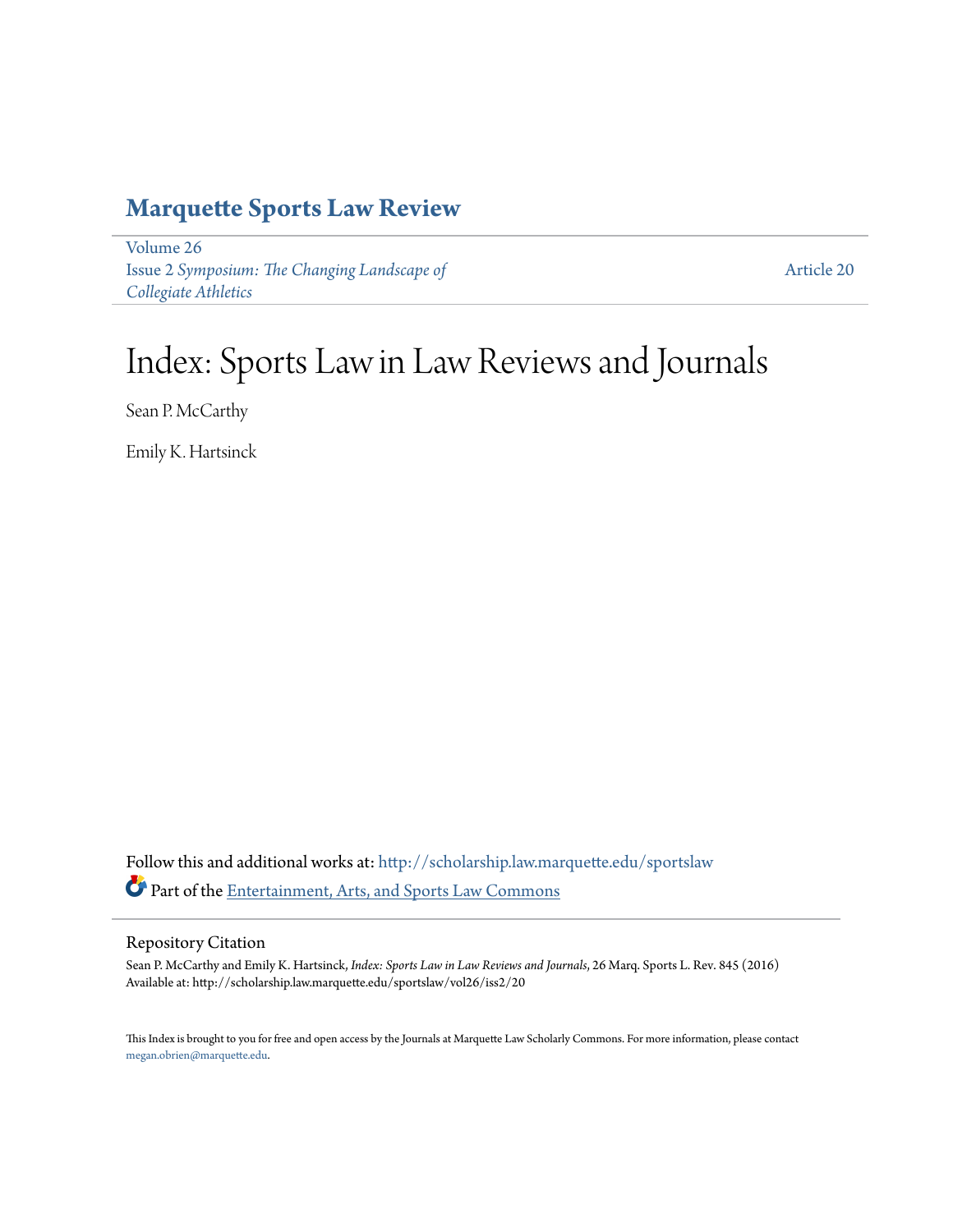### **INDEX**

## **SPORTS LAW IN LAW REVIEWS AND JOURNALS**

#### ALTERNATIVE DISPUTE RESOLUTION

Jared Bishop, *Implementing Mediation into NHL Salary Negotiations for Restricted Free Agents Prior to Salary Arbitration*, 23 SPORTS LAW. J. 137 (2016).

Christian Dennie, *The Benefits of Arbitration: Arbitration in NCAA Student-Athlete Participation and Infractions Matters Provides for Fundamental Fairness*, 46 U. MEM. L. REV. 135 (2015).

Zachary Gotlib, Note, *Athletes Have Rights Too, Right? Investigating the Extreme Unfairness in Sports' Purported Supreme Authority – Why the International Court of Arbitration For Sport Fails to Reign Supreme*, 24 CARDOZO J. INT'L & COMP. L. 389 (2016).

Matthew J. Mitten, *Book Review: The Code of the Court of Arbitration for Sport: Commentary, Cases, and Materials*, 26 MARQ. SPORTS L. REV. 265 (2015).

Andrew Steckler, Note, *Time to Pay College Athletes? Why the O'Bannon Decision Makes Pay-for-Play Ripe for Mediation*, 17 CARDOZO J. CONFLICT RESOL. 1071 (2016).

#### ANTITRUST

Joy Blanchard, *Flag on the Play: A Review of Antitrust Challenges to the NCAA. Could the New College Football Playoff Be Next?*, 15 VA. SPORTS & ENT. L.J. 1 (2015).

Michael A. Carrier, *How Not to Apply the Rule of Reason: The O'Bannon Case*, 114 MICH. L. REV. FIRST IMPRESSIONS 73 (2015).

Marc Edelman, *How Antitrust Law Could Reform College Football: Section 1 of the Sherman Act and the Hope for Tangible Change*, 68 RUTGERS L. REV. 809 (2016).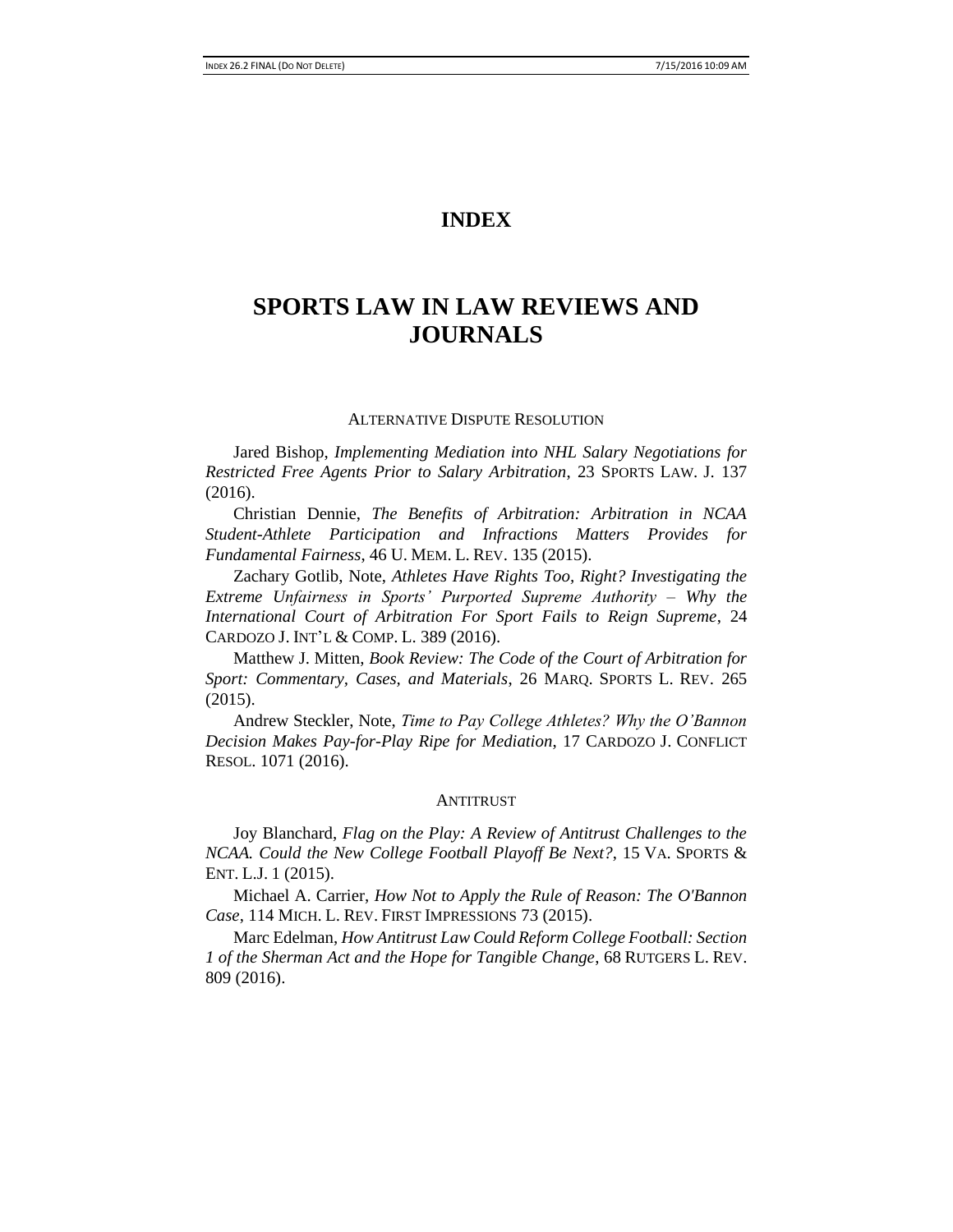Marc Edelman, *In Defense of Sports Antitrust Law: A Response to Law Review Articles Calling for the Administrative Regulation of Commercial Sports*, 72 WASH. & LEE L. REV. ONLINE 210 (2015).

Noah J. Goodman, Note, *The Evolution and Decline of Free Agency in Major League Baseball: How the 2016-2016 Collective Bargaining Agreement is Restraining Trade*, 23 SPORTS LAW. J. 19 (2016).

Nathaniel Grow, *The Curiously Confounding Curt Flood Act*, 90 TUL. L. REV. 859 (2016).

C. Scott Hemphill, *Less Restrictive Alternatives in Antitrust Law*, 116 COLUM. L. REV. 927 (2016).

Sean R. Madden, *Out of Bounds: Commerce Clause Protection from State Antitrust Statutes for Regional Athletic Conferences*, 38 CAMPBELL L. REV. 109 (2016).

Bradley V. Murphy, Note, *Protecting America's Pastime: The Necessity of Major League Baseball's Antitrust Exemption for the Survival of Minor League Baseball*, 49 IND. L. REV. 793 (2016).

Stephen F. Ross & Michael James, Jr., *A Strategic Legal Challenge to the Unforeseen Anticompetitive and Racially Discriminatory Effects of Baseball's North American Draft*, 115 COLUM. L. REV. SIDEBAR 127 (2015).

#### **CONCUSSIONS**

Taylor Adams, Comment, *The Repercussions of Concussions in Youth Football Leagues: An Analysis of Texas's Concussion Law and Why Reform is Necessary*, 18 SCHOLAR: ST. MARY'S L. REV. & SOC. JUST. 285 (2016).

Tracey B. Carter, *From Youth Sports to Collegiate Athletics to Professional*  Leagues: Is There Really "Informed Consent" by Athletes Regarding *Sports-Related Concussions?*, 84 UMKC L. REV. 331 (2015).

Betsey J. Grey & Gary E. Merchant, *Biomarkers, Concussions, and the Duty of Care*, 2015 MICH. ST. L. REV. 1911 (2016).

Jay Barry Harris, *We've Only Just Begun: Determining Who Pays after the Approval of the NFL Concussion Settlement*, 83 DEF. COUNS. J. 156 (2016).

Sarah James, Note, *Ringing the Bell for the Last Time: How the NFL's Settlement Agreement Overwhelmingly Disfavors NFL Players Living with Chronic Traumatic Encephalopathy (CTE)*, 11 J. HEALTH & BIOMED. L. 391 (2016).

Dionne L. Koller, *Putting Public Law into "Private" Sport*, 43 PEPP. L. REV. 681 (2016).

Sean D. O'Brien & Kenneth Ferguson, *Traumatic Brain Injury and the Law: Introduction*, 84 UMKC L. REV. 287 (2015).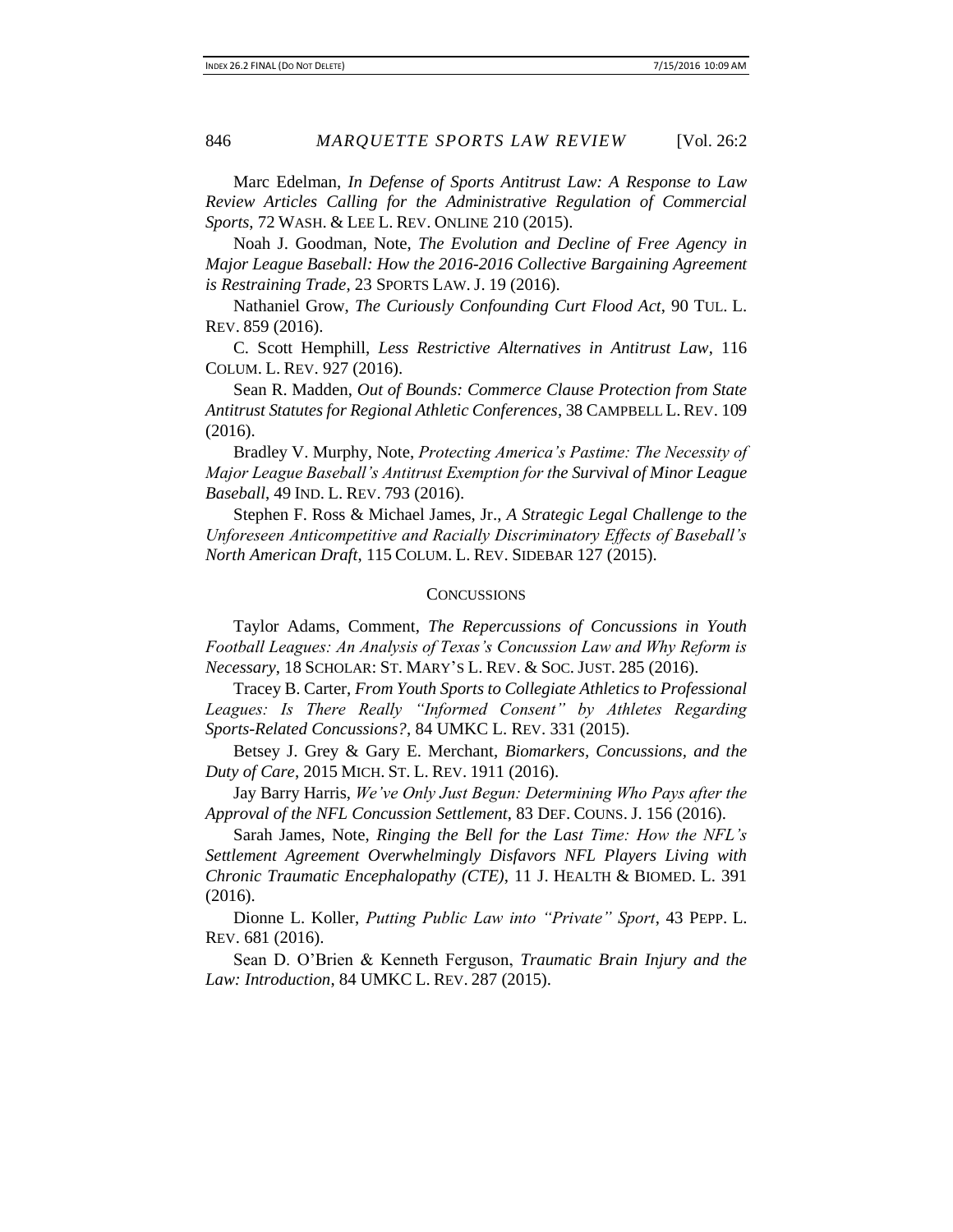Lydia Townsend, Comment, *The Youth Sports Concussion Act and Why Congress Needs to Get Its Head in the Game*, 84 UMKC L. REV. 575 (2015).

#### CONSTITUTIONAL LAW

Leoangelo Cristobal, Case Note, *In re NCAA Student-Athlete Name and Likeness Licensing Litigation: How Free Speech Lost a Key Battle in the War for Creativity*, 46 GOLDEN GATE U. L. REV. 7 (2016).

Emmett Gill, *The UNC Football Investigation and Student-Athlete Due Process*, 32 ENT. & SPORTS LAW. 45 (2015).

Maria L. Ontiveros, *NCAA Athletes, Unpaid Interns, and the S-Word: Exploring the Rhetorical Impact of the Language of Slavery*, 2015 MICH. ST. L. REV. 1657 (2016).

Meg Penrose, *Sharing Stupid \$h\*t with Friends and Followers: The First Amendment Rights of College Athletes to Use Social Media*, 17 SMU SCI. & TECH. L. REV. 449 (2014).

Hammad Rasul, *The Washington Redskins' Deflating Hope: The Lanham Act Survives the First Amendment Challenge*, 26 MARQ. SPORTS L. REV. 159 (2015).

Ryan M. Rodenberg, John T. Holden & Asa D. Brown, *Real-Time Sports Data and the First Amendment*, 11 WASH. J.L. TECH. & ARTS 63 (2015).

James Stewart & Sarah Waidelich, *Redskins and Slants: The Lanham Act and the First Amendment on a Collision Course?*, 31 COMM. LAW. 11 (2015).

David M. Ullian, "*A Rope, a Tree, Hang the Referee!": Exploring the First Amendment Boundaries of Offensive Fan Speech in College Sports*, 23 SPORTS LAW. J. 1 (2016).

Alex Vlisides, Comment, *Video Games and NCAA Athletes: Resolving a Modern Threat to the First Amendment*, 45 U. BALT. L. REV. 1 (2015).

#### CONTRACT LAW

John Woods, Case Note, *Oquendo v. CCC Terek: Simple Boxing Injunction Case Deals Sport Another Body Blow*, 23 SPORTS LAW. J. 217 (2016).

Eric D. Yordy ET. AL., *The Big Red Mess: The University of Phoenix Stadium Concessions Contract*, 22 J.L. BUS. & ETH. 27 (2016).

#### DRUG TESTING & DOPING

Melissa Hewitt, Note, *An Unbalanced Act: A Criticism of How the Court of Arbitration for Sport Issues Unjustly Harsh Sanctions by Attempting to Regulate Doping in Sport*, 22 IND. J. GLOBAL LEGAL STUD. 769 (2015).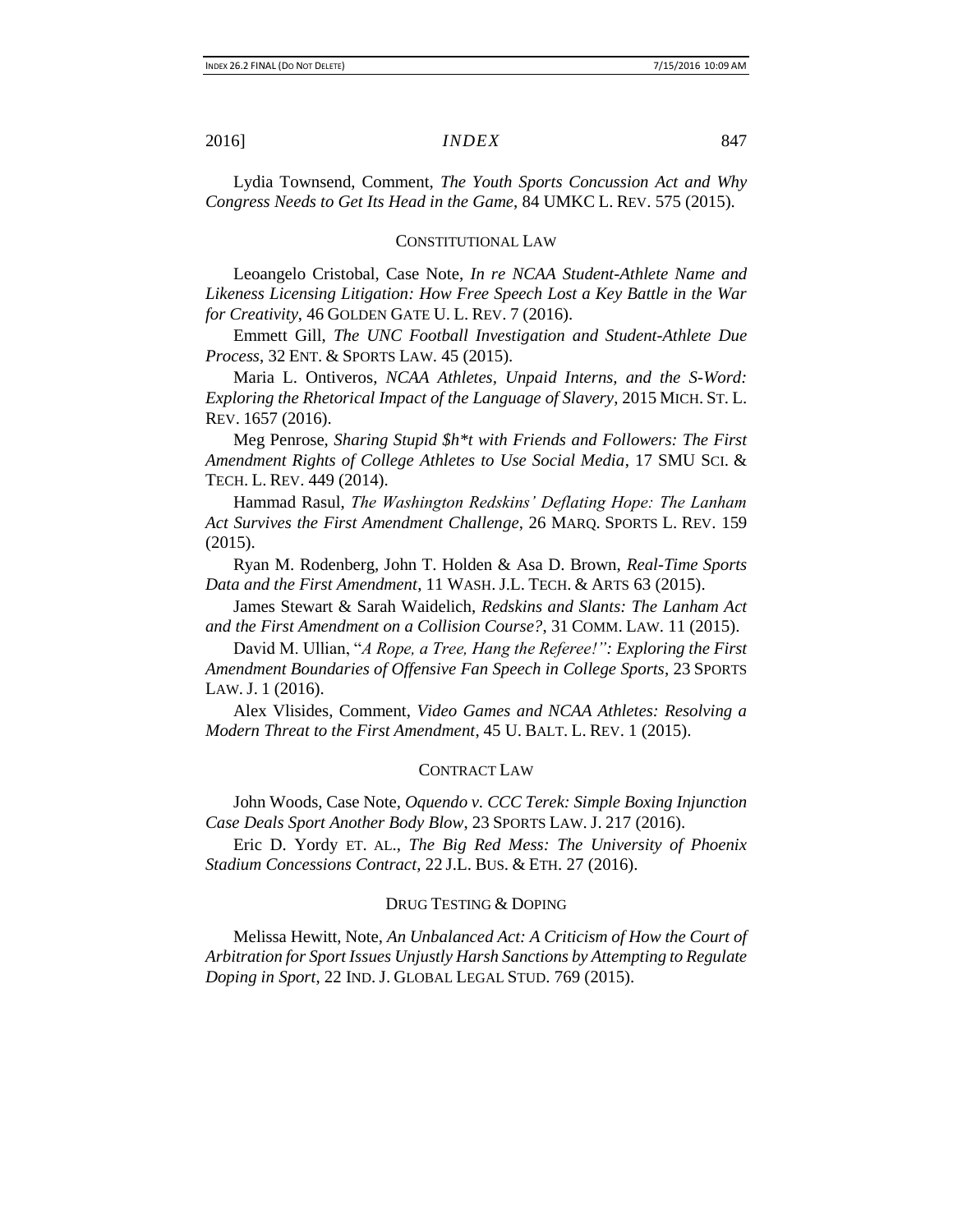Dionne L. Koller, *Sports, Doping, and the Regulatory "Tipping Point,"* 26 MARQ. SPORTS L. REV. 181 (2015).

Andrew Zoeller, Comment, *Singh v. PGA: A David v. Goliath Battle*, 23 JEFFREY S. MOORAD SPORTS L.J. 337 (2016).

#### **GAMBLING**

Marc Edelman, *Navigating the Legal Risks of Daily Fantasy Sports: A Detailed Primer in Federal and State Gambling Law*, 2016 U. ILL. L. REV. 117 (2016).

Timothy Furman, *Going All In: New Jersey and the Sports Betting Landscape*, 14 DEPAUL BUS. & COM. L.J. 111 (2015).

James C. W. Goodall, Note, *Bringing Down the House: An Examination of the Law and Policy Underpinning the Professional and Amateur Sports Protection Act of 1992*, 67 RUTGERS U. L. REV. 1097 (2015).

Katarzyna Kordas, Student Article, *Dropping the Ball: How FIFA Can Address the Match-Fixing Problem Facing Professional Football*, 23 SPORTS LAW. J. 107 (2016).

Jeffrey C. Meehan, *The Predominate Goliath: Why Pay-to-Play Daily Fantasy Sports are Games of Skill Under the Dominant Factor Test*, 26 MARQ. SPORTS. L. REV. 5 (2015).

I. Nelson Rose, *Law, Politics, and Daily Fantasy Sports*, 58 ORANGE COUNTY LAW. 38 (2016).

Zachary Shapiro, *Regulation, Prohibition, and Fantasy: The Case of FanDuel, DraftKings, and Daily Fantasy Sports in New York and Massachusetts*, 7 HARV. J. SPORTS & ENTERTAINMENT L. 289 (2016).

Michael Trippiedi, Note, *Daily Fantasy Sports Leagues: Do You Have the Skill to Win at These Games of Chance?*, 5 UNLV GAMING L.J. 201 (2015).

#### GENDER EQUITY & TITLE IX

Bryan Adamson, *Michael Sam: Upending NFL Heteronormativity with a Piece of Cake*, 17 TEX. REV. ENT. & SPORTS L. 33 (2015).

Diane Heckman, *The Role of Title IX in Combatting Sexual Violence on College Campuses*, 325 ED. L. REP. 1 (2016).

Dionne L. Koller, *The Obese and the Elite: Using Law to Reclaim School Sports*, 67 OKLA. L. REV. 383 (2015).

Wyatt Lyles, *Ollier v. Sweetwater Union High School District: Examining Gender Discrimination in the High School Context*, 23 SPORTS LAW. J. 169 (2016).

Stacey Michel, Comment, *Not Quite a First Place Finish: An Argument*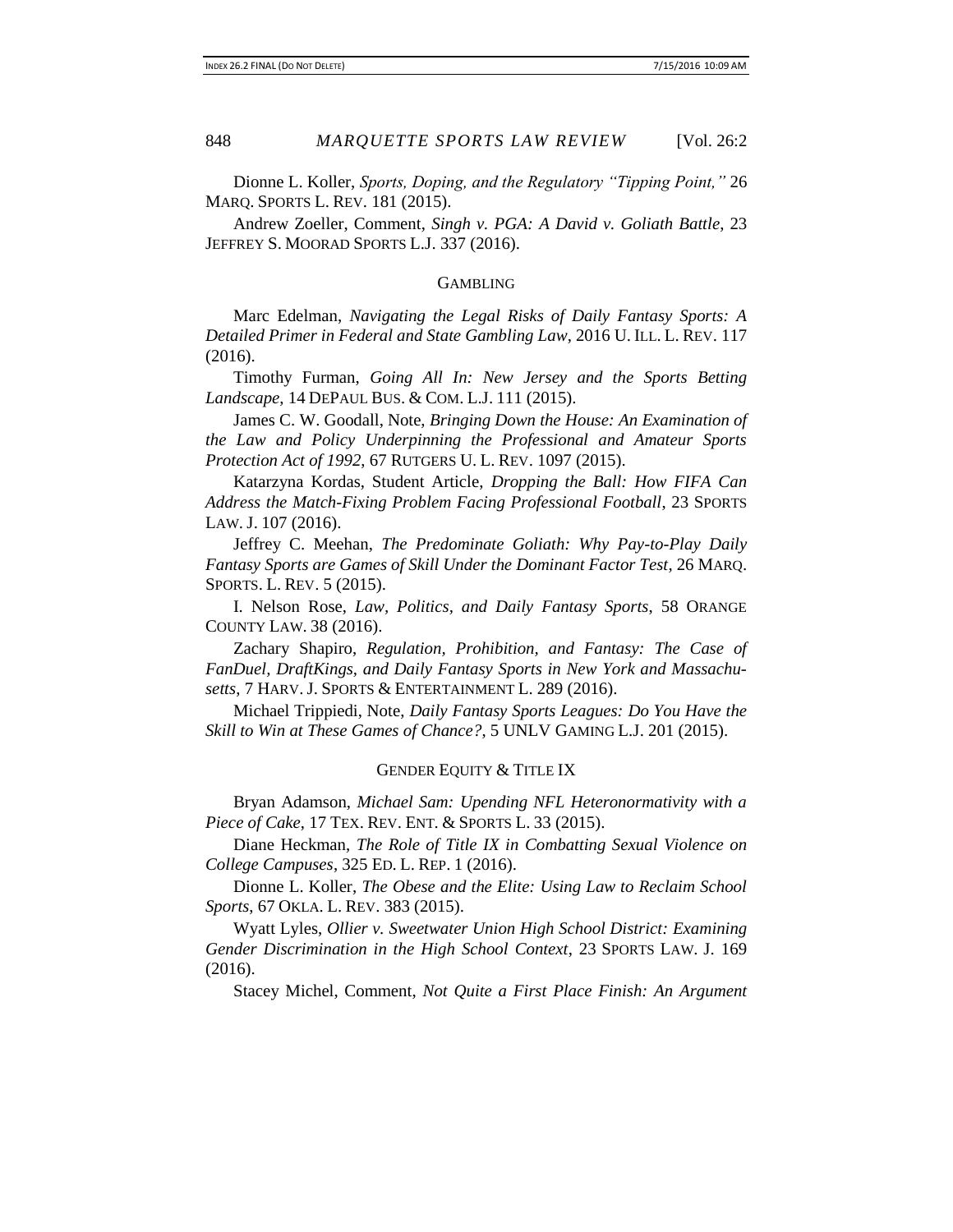*That Recent Title IX Policy Clarification from the United States Department of Education Does Not Adequately Protect Transgender Interscholastic Athletes*, 25 TUL. J.L. & SEXUALITY 145 (2016).

Devon Vincent, Comment, *Gender Diversity in the NFL: The Importance of Female Leadership in a Historically Made-Dominated Organization*, 13 WILLAMETTE SPORTS L.J. 60 (2016).

#### INSURANCE LAW

Richard C. Giller, *Lawsuits Involving Former USC Football Stars Shine a Light on the Murky World of Loss-of-Value Insurance*, 32 ENT. & SPORTS LAW. 18 (2015).

Michael D. Randall, Note, *Even I Can't Cover Me: Examining the NCAA's Effective Prohibition on "Loss of Value" Insurance for Its Student-Athletes*, 21 CONN. INS. L.J. 521 (2015).

#### INTELLECTUAL PROPERTY

Michael E. Baughman & Eli Segal, *Can the Right of Publicity Be Squared with* New York Times v. Sullivan *and Its Progeny?*, 31COMM. LAW. 18 (2015).

Stephanie Jade Bollinger, Comment, *Between a Tomahawk and a Hard Place: Indian Mascots and the NCAA*, 16 BYU EDUC. & L.J. 73 (2016).

Christian Bray, *Leaving Your Mark: An Analysis of Collegiate Student-Athlete Trademark Rights*, 23 SPORTS LAW. J. 87 (2016).

Scott J. Champagne, Comment, *Hicks v. PGA Tour: An Examination of Caddies' Rights and Human Billboards in Sports*, 23 SPORTS LAW. J. 185 (2016).

Alexandria Chu, Note, *The Washington Redskins and the Current Standard for Disparaging Trademarks: The Impact of Disparaging Trademarks in the Modern World*, 25 S. CAL. REV. L. & SOC. JUST. 39 (2015).

Jennifer L. Commander, Comment, *The Player, the Video Game, and the Tattoo Artist: Who has the Most Skin in the Game?*, 72 WASH. & LEE L. REV. 1947 (2015).

Mitchell D. Diles, Note, *Condemning Clothes: The Constitutionality of Taking Trademarks in the Professional Sports Franchise Context*, 73 WASH. & LEE L. REV. ONLINE 1 (2016).

Christian Frodl, *Commercialisation of Sports Data: Rights of Event Owners over Information and Statistics Generated About Their Sports Events*, 26 MARQ. SPORTS L. REV. 55 (2015).

Andrew M. Klemash, Note, *Applying the Appropriate APA Standard of Review to §1052(A) Disparagement Findings of the Trademark Trial and*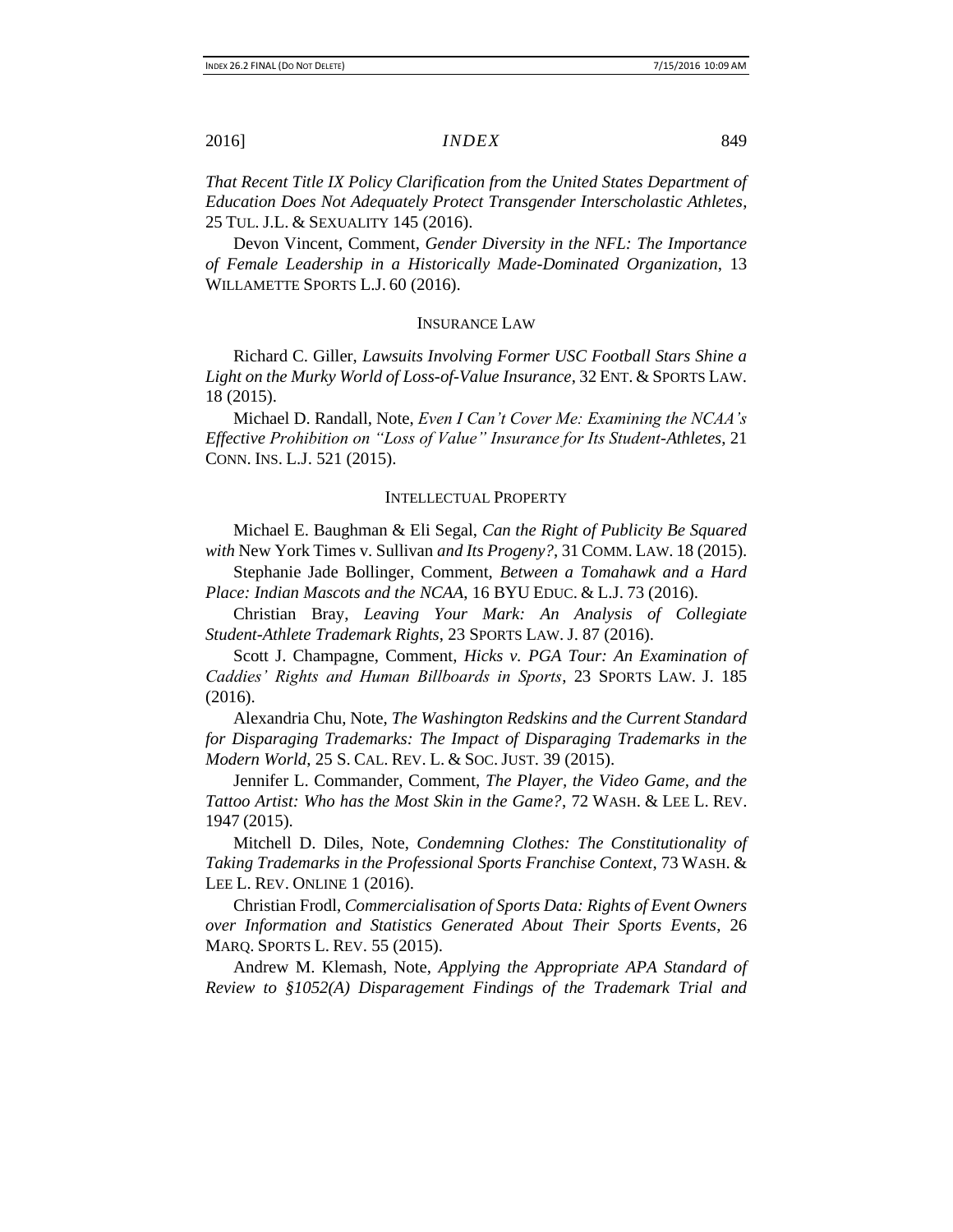*Appeal Board in a Disctrict Court: The Washington Redskins and Its Trademarks*, 43 AIPLA Q.J. 659 (2015).

Kate Manolakas, *Images in Play*, 39 L.A. LAW. 18 (2016).

William T. Mason, Note, *Blackhorse Down: Do NFL Teams Need Trademark Protection?*, 94 TEX. L. REV. 131 (2016).

Stephen McKelvey, Jonathan Goins, & Frederick Krauss, *The Air Jordan Rules: Image Advertising Adds New Dimension to Right of Publicity-First Amendment Tension*, 26 FORDHAM INTELL. PROP. MEDIA & ENT. L.J. 945 (2016).

Ingrid Messbauer, *Beyond "Redskins": A Source-Based Framework for Analayzing Disparaging Trademarks and Native American Sports Logos*, 25 FED. CIRCUIT B.J. 241 (2016).

Victoria F. Phillips & Ryan M. Van Olst, *The Longstanding Pro Bono Battle Challenging the Washington Football Team Trademarks*, 8 NO. 3 LANDSLIDE 47 (2016).

Candy P. Reyes, *AEREO, Sports Leagues' Favorite Cookie?: An Analysis of Its Impact on Professional Sports Leagues' Exclusive Rights, Technological Innovation, and Consumer Welfare*, 26 MARQ. SPORTS L. REV. 221 (2015).

Matt Simenstad, *The Ed O'Bannon Class Action Lawsuit -- A New Paradigm for College Sports*, 45 COLO. LAW. 31 (2016).

Zachary Stirparo, Case Note, *Top Bashing Breyer: How the Justice's Powerful Subtlety Outwitted Scalia in Aereo III*, 23 JEFFREY S. MOORAD SPORTS L.J. 149 (2016).

#### INTERNATIONAL & COMPARATIVE LAW

Jo-Annie Charbonneau, *A Comparative Analysis of American and Canadian Antitrust and Labor Laws as Applied to Professional Sports League Lockouts and Potential Solutions to Prevent Their Occurrence*, 26 MARQ. SPORTS L. REV. 111 (2015).

Anna Kaminsky, Note, *A Major Smuggle Struggle: It's Time for Major League Baseball to Step Up to the Plate and Alleviate Its Cuban Smuggling Problem*, 24 CARDOZO J. INT'L & COMP. L. 193 (2015).

Robert D. Macdonald & Ian M. Ramsay, *Constitutional Voting Rules of Australian National Sporting Organizations: Comparative Analysis and Principles of Constitutional Design*, 7 HARV. J. SPORTS & ENT. L. 53 (2016).

Arjyo Mitra, *An Ethical Analysis of the 2014 FIFA World Cup in Brazil*, 21 LAW & BUS. REV. AM. 3 (2015).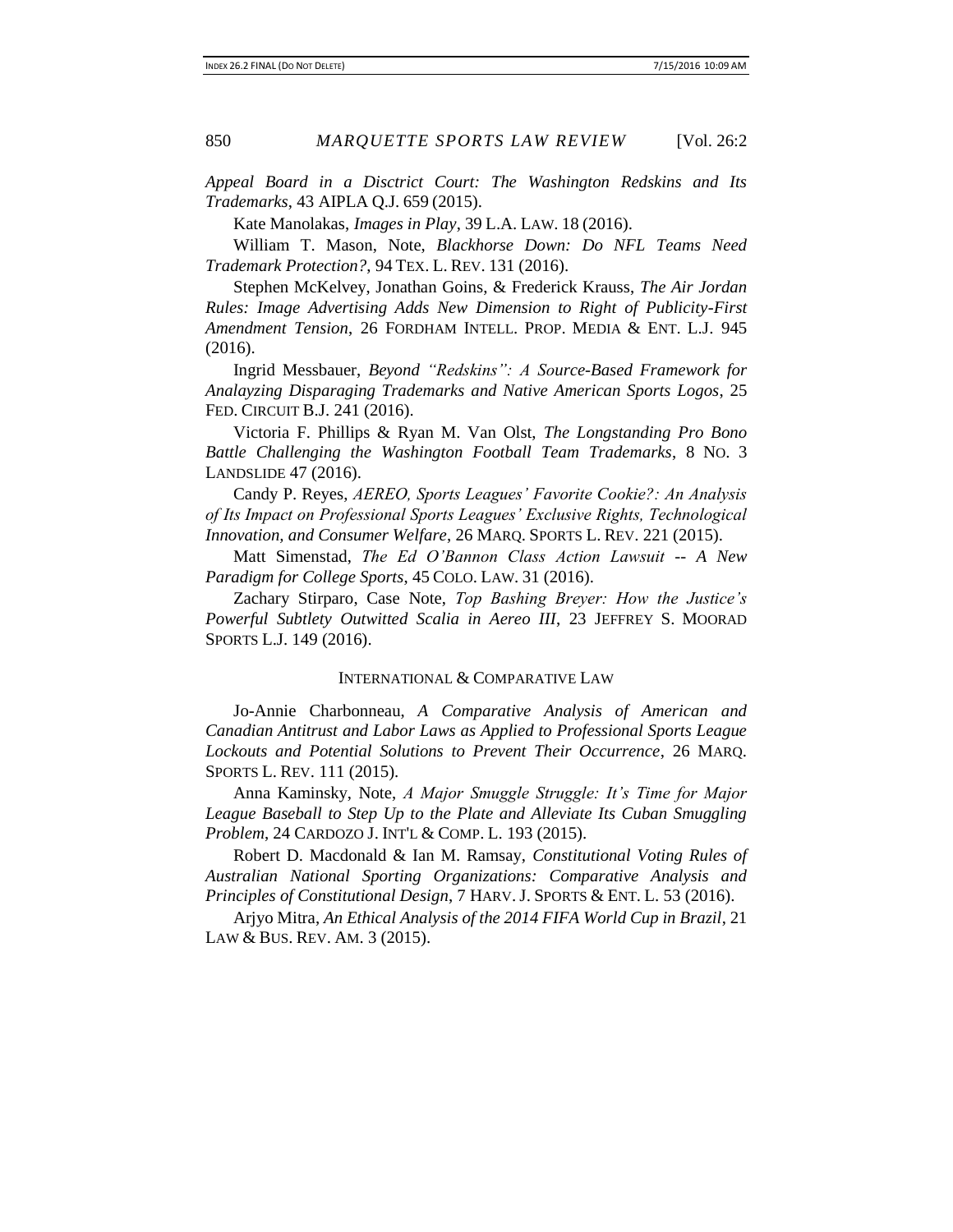#### LABOR & EMPLOYMENT LAW

Charlotte S. Alexander & Nathaniel Grow, *Gaming the System: The Exemption of Professional Sports Teams from the Fair Labor Standards Act*, 49 U.C. DAVIS L. REV. 123 (2015).

Alicia J. Anderson, Comment*, Leveling the Playing Field Among the NFL, Clubs, and Players—By Amending the Employee Retirement Income Security Act*, 26 MARQ. SPORTS L. REV. 199 (2015).

Mary Kate Bird, Comment, *Northwestern University: Opening the Door for Unionization in Collegiate Athletics*, 84 UMKC L. REV. 423 (2015).

Samuel L. Gurney, *Without Thanks to Richie Incognito: Should Employers Owe a Duty to Employees to Protect Against Psychological Harm from Status-Blind Bullying in the Workplace?*, 26 MARQ. SPORTS L. REV. 37 (2015).

Claudia Harke, Comment, *Pom Poms, Pigskin & Jiggle Tests: Is It Time for the National Football League Cheerleaders to Unionize?,* 30 WIS.J.L. GENDER & SOC'Y 157 (2015).

Andrew C. Harmes, *Forecheck, Backcheck…Paycheck? Employment Status of the Quasi-Professional Athlete: A Case Study of the CHL and the Major Junior Hockey Player*, 7 HARV. J. SPORTS & ENTERTAINMENT L. 238 (2016).craft

Deseriee A. Kennedy, *Using the NFL as a Model? Considering Zero Tolerance in the Workplace for Batterers*, 45 U. BALT. L. REV. 293 (2016).

Jay D. Lonick, *Bargaining with the Real Boss: How the Joint-Employer Doctrine Can Expand Student-Athlete Unionization to the NCAA as an Employer*, 15 VA. SPORTS & ENT. L.J. 135 (2015).

Sheldon D. Pollack & Daniel V. Johns, *Northwestern Football Players Throw a "Hail Mary" but the National Labor Relations Board Punts: Struggling to Apply Federal Labor Law in the Academy*, 15 VA. SPORTS & ENT. L.J. 77 (2015).

César F. Rosado Marzán & Alex Tillett-Saks, *Work, Study, Organize!: Why the Northwestern University Football Players are Employees Under the National Labor Relations Act*, 32 HOFSTRA LAB. & EMP. L.J. 301 (2015).

Andrew Steadman, *Getting an Icy Reception: Do Canadian Hockey League Players Deserve to be Paid?*, 13 WILLAMETTE SPORTS L.J. 39 (2016).

Randall S. Thomas & R. Lawrence Van Horn, *College Football Coaches' Pay and Contracts: Are They Overpaid and Unduly Privileged?*, 91 IND. L.J. 189 (2016).

#### LEAGUE GOVERNANCE

Caroline A. Carmer, Case Note, *NFL Management Council v. NFL Players*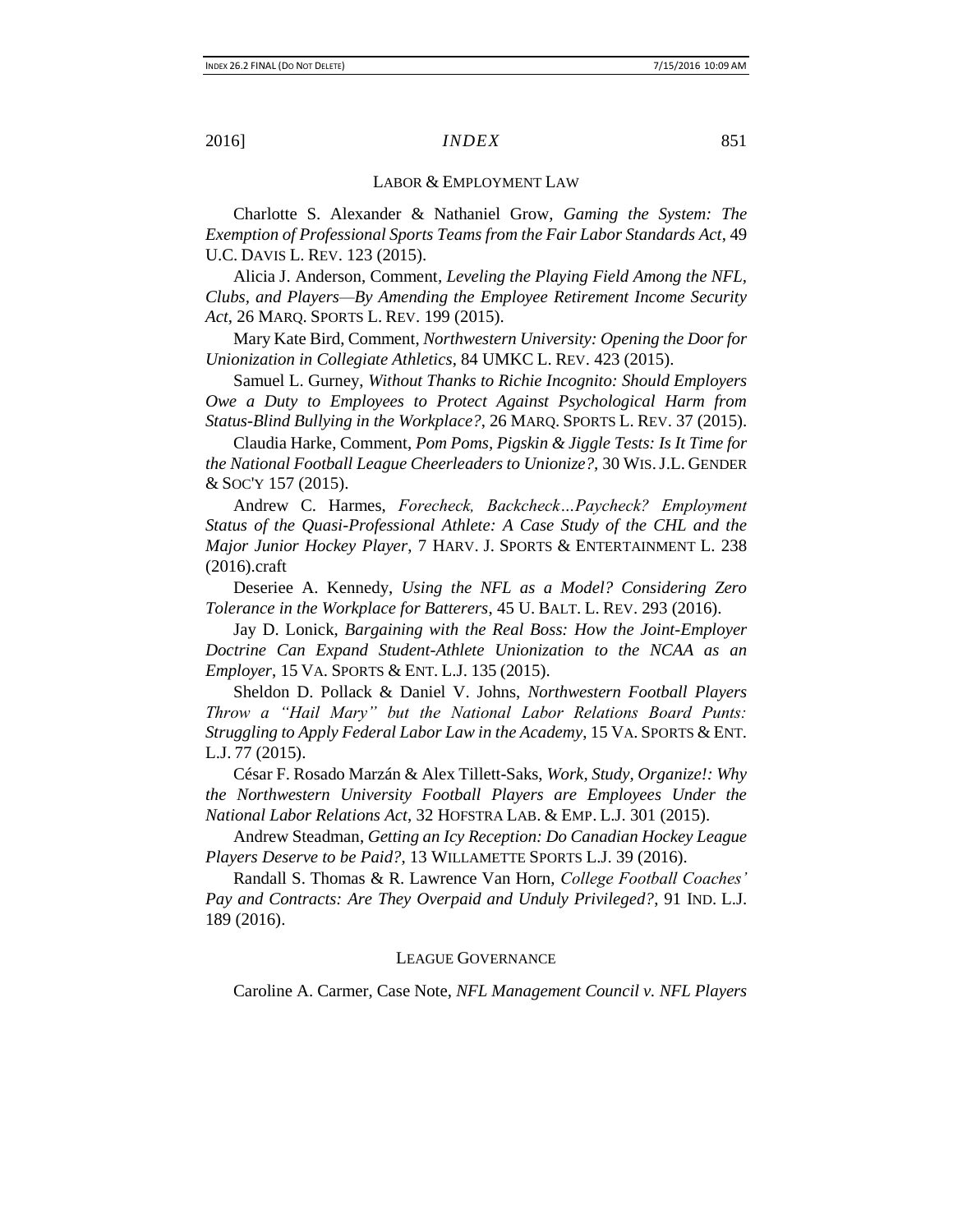*Ass'n: District Court Deflates the NFL Commissioner's Authority*, 23 SPORTS LAW. J. 201 (2016).

Mark Hovell & Tiran Gunawardena, *UEFA's Financial Fair Play Regulations: Saving Football from Itself?*, 32 ENT. & SPORTS LAW. 37 (2015).

Zachary J. LaFleur, Comment, *National Football League Management Council v. National Football League Players Association: Deflategate Reviewed*, 66 CASE W. RES. L. REV. 639 (2015).

Joshua S.E. Lee & Jaimie K. McFarlin, Article, *Sports Scandals from the Top-Down: Comparative Analysis of Management, Owner, and Athletic Discipline in the NFL & NBA*, 23 JEFFREY S. MOORAD SPORTS L.J. 69 (2016).

Sean P. McCarthy, *Bending the Rules to Change the Rule? Was the National Football League's Domestic Violence Policy Collectively Bargained for?*, 26 MARQ. SPORTS L. REV. 245 (2015).

Cole Renicker, Note, *A Comparative Analysis of the NFL's Disciplinary Structure: The Commissioner's Power Players' Rights*, 26 FORDHAM INTELL. PROP. MEDIA & ENT. L.J. 1051 (2016).

Hank Stebbins, *Blind Draw: How Major League Soccer's Single Entity Structure and Unique Rules Have Impacted Soccer in the United States*, 13 WILLAMETTE SPORTS L.J. 1 (2015).

#### **MISCELLANEOUS**

Nicholas Bittner, Comment, *A Hazy Shade of Winter: The Chilling Issues Surrounding Hazing in School Sports and the Litigation that Follows*, 23 JEFFREY S. MOORAD SPORTS L.J. 211 (2016).

Michael Cottingham ET. AL., *The Historical Realization of the Americans with Disabilities Act on Athletes with Disabilities*, 26 J. LEGAL ASPECTS SPORT 5 (2016).

Ryan Gauthier, *Olympic Game Host Selection and the Law: A Qualitative Analysis*, 23 JEFFREY S. MOORAD SPORTS L.J. 1 (2016).

Andrew J. Guilford, & Joel Mallord, *Time to Drop the Infield Fly Rule and End a Common Law Anomaly*, 164 U. PA. L. REV. 281 (2015).

Katherine E. Hollist, Note*, Time to be Grown-Ups About Video Gaming: The Rising eSports Industry and the Need for Regulation*, 57 ARIZ. L. REV. 823 (2015).

#### NCAA GOVERNANCE

Michael Aiello, *Compensating the Student-Athlete*, 23 SPORTS LAW. J. 157 (2016).

Brett Barocas, Note, *An Unconstitutional Playbook: Why the NCAA Must*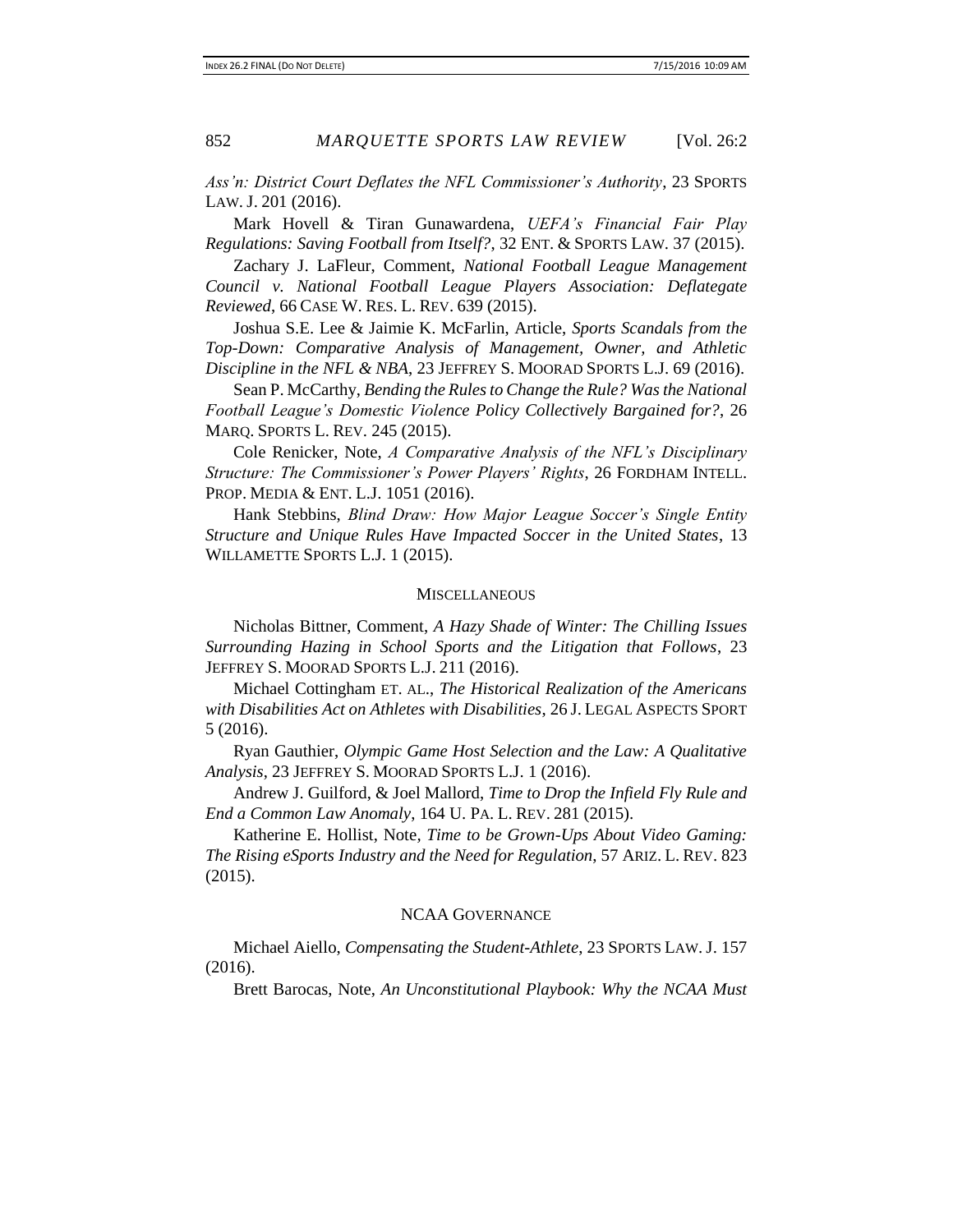*Stop Monitoring Student-Athletes' Password-Protected Social Media Content*, 80 BROOK. L. REV. 1029 (2015).

Jeremy Cole, *Dropping the Ball: How the Commissioner's Exercise of his "Best Interests" Authority is Failing the NFL and What Can Be Done About It*, 17 TEX. REV. ENT. & SPORTS L. 43 (2015).

Joseph Davison, *Throwing the Flag on Pay-for-Play: The O'Bannon Ruling and the Future of Paid Student-Athletes*, 11 WASH. J.L. TECH. & ARTS 155 (2015).

M. Mark Heekin & Bruce W. Burton, *The Deeply Flawed College Football Playoff: A Call for Structural Changes to Protect Against Undue Commercialization, to Ensure Transparency, and to Systematize Democratic Due Process*, 40 DAYTON L. REV. 383 (2016).

Caroline K. Kane, Comment, *The NCAA Is Dropping the Ball: Refining the Rights of Student-Athletes*, 65 DEPAUL L. REV. 171 (2015).

Alexander Lodge, Note, *Who's Afraid of the Big Bad NCAA? … The Ed O'Bannon v. NCAA Decision's Impact on the NCAA Amateurism Model*, 41 IOWA J. CORP. L. 775 (2016).

Josephine R. Pututo & Matthew J. Mitten, *Comparing NCAA and Olympic Athlete Eligibility Dispute Resolution Systems in Light of Procedural Fairness and Substantive Justice*, 7 HARV. J. SPORTS & ENT. L. 1 (2016).

Taylor Riskin, Comment, *Student-Athletes Put Full-Court Pressure on the NCAA for Their Rights*, 15 J. MARSHALL REV. INTELL. PROP. L. 276 (2016).

Ross E. Simpson, Case Note, *"The Previous Pay is Under Further Review": Payment Problems Arising from O'Bannon v. NCAA*, 68 ARK. L.REV. 1117 (2016).

Audrey C. Sheetz, Note, *Student-Athletes vs. NCAA: Preserving Amateurism in College Sports Amidst the Fight for Player Compensation*, 81 BROOKLYN L. REV. 865 (2016).

#### **SECURITIES**

Mindi Friedman, *Continuing Disclosure Requirements and the Continued Use of Municipal Bonds in Sports*, 26 MARQ. SPORTS L. REV. 91 (2015).

#### TAX

Eric Carlson, Note, *Unsportsmanlike Conduct: Why the NCAA Should Lose Its Tax-Exempt Status if Scholarship Athletes are Considered Employees of Their Universities*, 66 SYRACUSE L. REV. 157 (2016).

William A. Drennan, *Promoting Health with Sports: When Should Nonprofits Qualify for Tax Benefits?*, 68 SMU L. REV. 469 (2015).